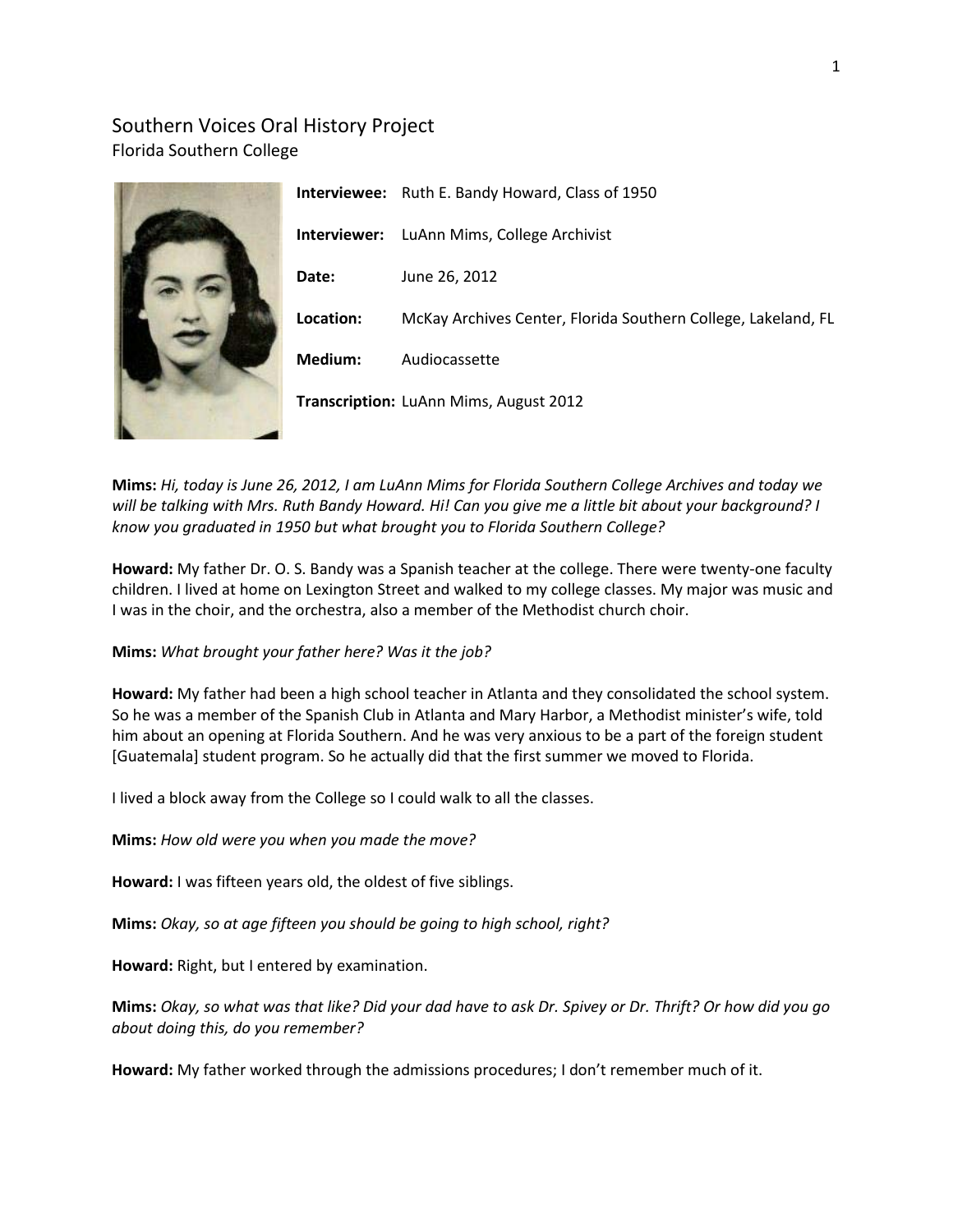**Mims:** *Do you remember any of the exams?*

**Howard:** A lot of the exams brought out my music background. I remember identifying musical themes in the exams.

**Mims:** *Okay, so you are fifteen years old and starting as a college freshman.*

**Howard:** Yes, a college freshman, right, with a major in piano. I had private music lessons and had also played violin so I played in the school orchestra. And took all of the major classes that I needed; English, social studies, and religion. We had chapel services.

**Mims:** *So you entered in? What year?*

**Howard:** 1947.

**Mims:** *Okay 1947, we were two years post-war, what was the campus like?*

**Howard:** We had the GI Bill students coming in so the campus swelled to about 2,000 students. It was a very large population of former servicemen. And I was inducted in Alpha Chi Omega sorority.

#### **Mims:** *How did you fit in over all, you were young?*

**Howard:** No, I looked older for my age so no one really knew that I was that young until I graduated. That's when I became Miss Lakeland, they identified my age at that point. Until then nobody had known. I even helped some of the freshmen feel at home, because I was at home.

**Mims:** *Did you accelerate your program?*

**Howard:** Yes, yes I accelerated the programs so I could graduate in three years because there were so many siblings in my family that needed to be educated.

**Mims:** *So as a young girl what do you remember feeling like, were you excited or too much work?*

**Howard:** It was work but it was challenging. It was interesting and I became very well-rounded. I felt like I was where I was supposed to be. I really enjoyed my college experience.

**Mims***: I can only imagine a fifteen year old now facing that type of challenge how they would fare. It's a lot to be here; taking classes, going to chapel, extra-curricular, sorority, and the music department … can you give a little idea of what it was like to be a music major then?*

**Howard:** We didn't have an auditorium then and the studies were done mostly in Quonset huts, temporary-type buildings. So there was just a lot of work connected to it. Most of the practice was done at home. But we had scholarship singers and I became accompanist for the scholarship singers. Dr. Spivey's son [Bill] was accompanist for the choir. But it was a wonderful experience.

**Mims***: I was just thinking about what the students have to do now; x-number of practice hours; do you remember any of those details?*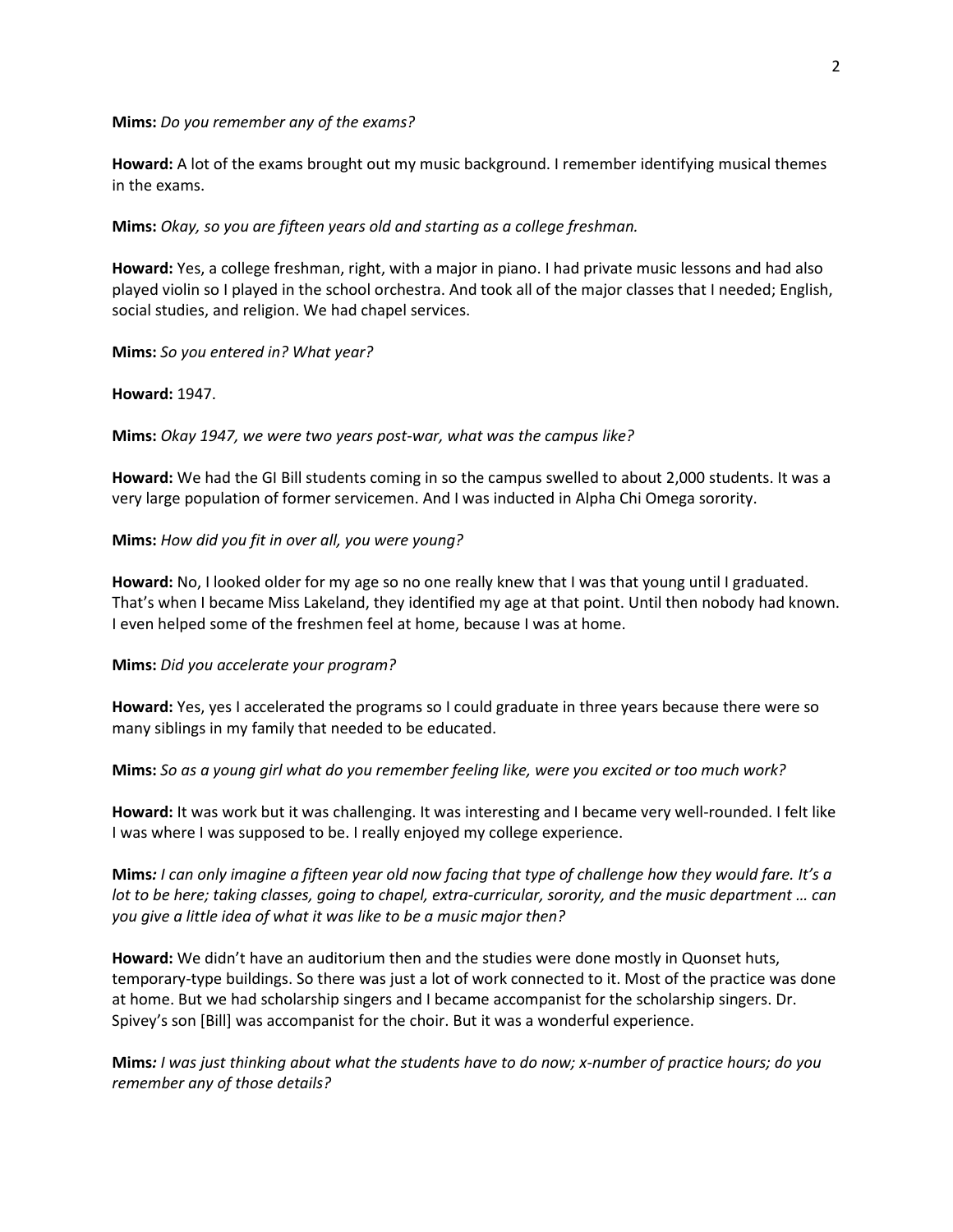**Howard:** I think I had a well-rounded life. A lot of things were done at home. And of course there were a lot of social events; I participated in a lot of those too.

### **Mims:** *During your time here what were some of your more memorable classes?*

**Howard:** Of course music was foremost and the choir oratorio that was presented with special singers, special soloists, was a highlight of that particular time, the preparation for it and the presentation of it was a highlight.

## **Mims:** *Which faculty?*

**Howard:** Let's see, Professor Gayler was my organ teacher and then Helen Wood Barnum prepared me for my senior recital where I did a Rachmaninoff concerto in the Pfeiffer Chapel. We toured the state with ensemble and instrumental, and chorale groups. One program was up in Suwannee, the Florida Music Festival there. A lot of that was very interesting.

## **Mims:** *Other than music what courses do you remember?*

**Howard:** I enjoyed religion, history, English and social studies; just very eager to learn. And I graduated *magnum cum laude*.

### **Mims:** *Do you remember any faculty in the Religion Department?*

**Howard:** Yes, Grace Snyder and it just gave you a whole new view on the Bible. And a lot of this was related to the Methodist church where I belonged. I had been a Baptist but I converted to the Methodist church.

### **Mims:** *I think at this time students were required to take religion?*

**Howard:** Yes, right and we also had to attend chapel, weekly chapel. The college was being constructed with the Frank Lloyd Wright buildings at the time with the Esplanade and there was a lot of interest in that.

### **Mims:** *Which buildings were going up, do you remember?*

**Howard:** Well the Esplanades, all the Esplanades, Pfeiffer was completed. The library was the old one.

**Mims:** *The Water Dome would have been pretty new*.

**Howard:** And we marched around that for graduation. And it was incomplete.

**Mims:** *Polk Science was one of the last to go up.*

**Howard:** Yes, that wasn't here then when I was.

**Mims:** *Not here …* t*he little Danforth Chapel?*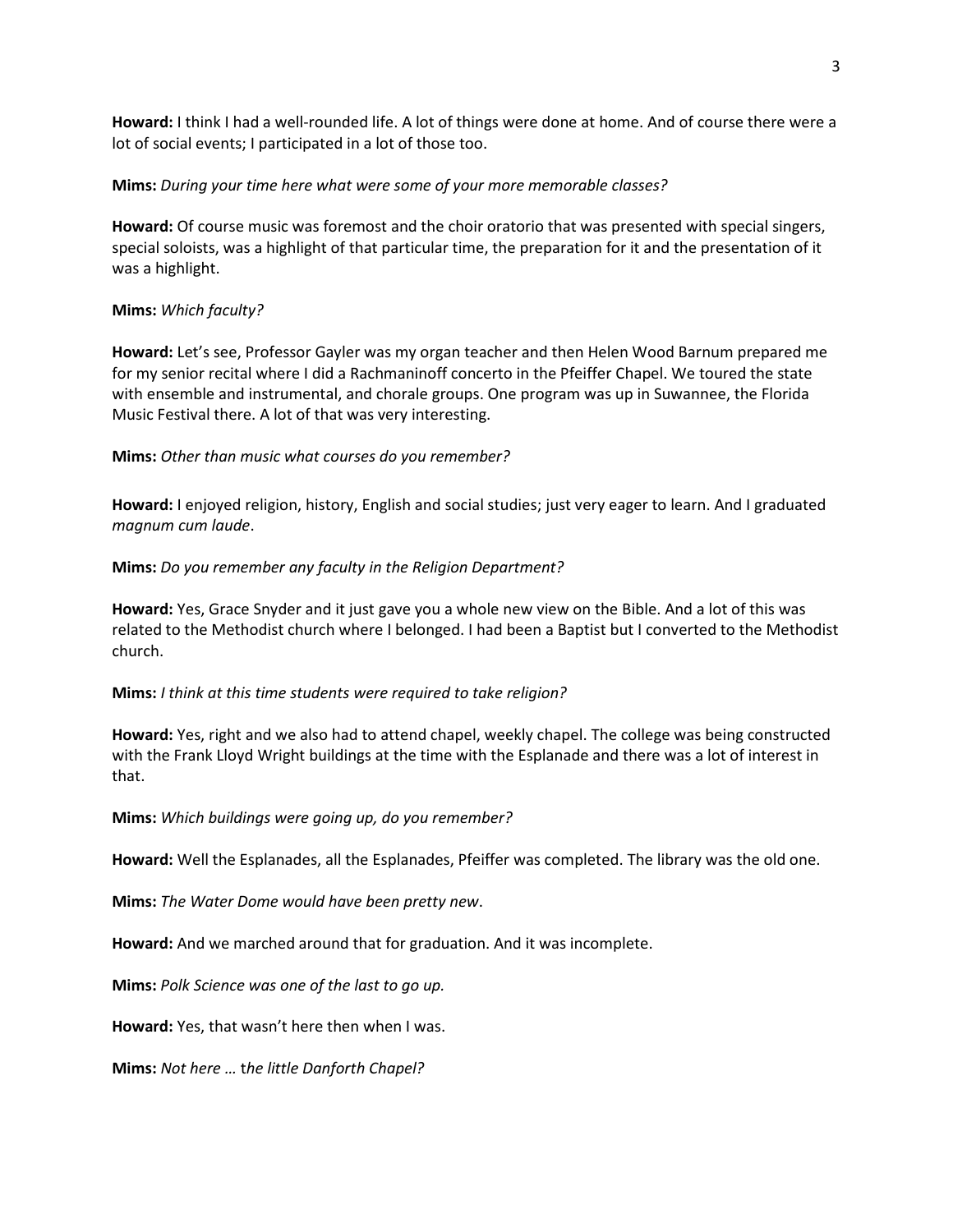**Howard:** That was here. And the Hindu Gardens was quite a famous place.

**Mims**: *Did you have an opportunity to see Frank Lloyd Wright on any of his trips here?*

**Howard:** The colony of people that worked with him, they lived in Lake Morton, and I got to meet them. I didn't see him.

**Mims:** *One of those might have been Nils Schweizer. He oversaw the majority of the construction and went on to design some of FSC buildings, like the new Roux Library.*

**Howard:** I am glad this is going to be a historic place now. It's really important in American architecture.

**Mims:** *Over in the history department, do you remember any of the faculty there?*

**Howard:** It's been too long. And later on I became a school librarian. I finished and then twenty years later I got a degree in school library from Rutgers and I became a public school librarian in Dunellen, New Jersey. So I retired from Dunellen.

**Mims:** *So you got your music degree here and then how soon afterward you graduated did you get married?*

**Howard:** It was about … I went up to the University of Florida, worked up there for a little bit. I played on one of their radio programs. I met my husband there. So in 1953 I was married. And I had three children. My husband's name is Winifred Howard, he used the name Bill.

**Mims:** *Okay, Bill Howard, and then he taught at Florida Southern …*

**Howard:** In 1955 and 1956 he taught at Florida Southern. And then later he went into business and industry.

**Mims:** *So when he taught here he taught business?*

**Howard:** Yes business administration and economics.

**Mims:** *So you were the daughter of faculty, you were a student and then you became wife of faculty.*

**Howard:** And an alum, with a lot of ties to the college. And I am currently the accompanist for the Ocala West United Methodist Church. I have been employed with them for ten years. So I am still active with music.

**Mims:** *So I would say you made good use of your degree. What are some things you remember about your time here? You didn't live in the dorm and didn't take any of your meals here?*

**Howard:** No, I had the participation with class work, the sorority, and with music groups.

**Mims:** *Let's talk about the Alpha Chi Omegas. Can you describe that process of going into that group?*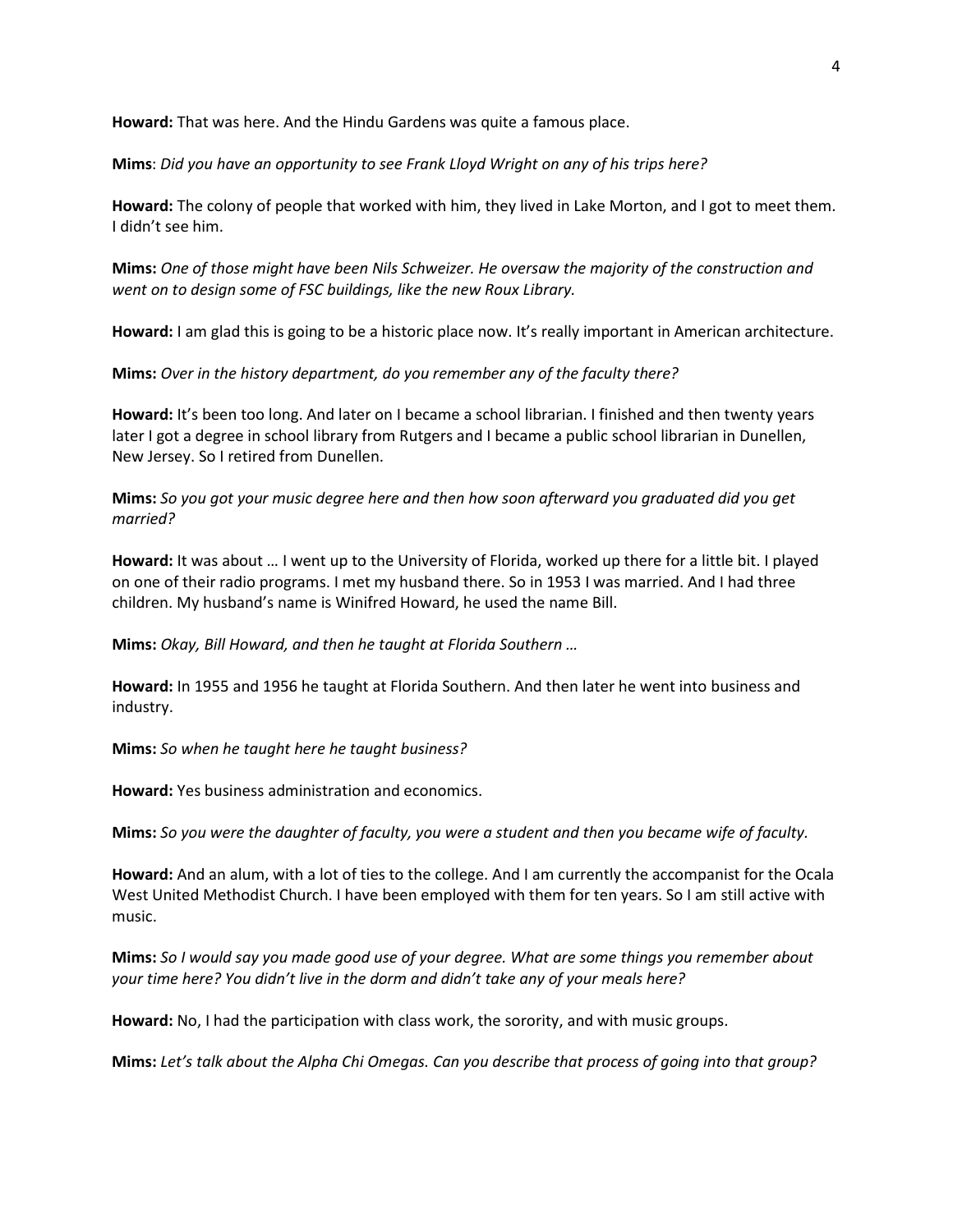**Howard:** I think it was a wonderful social event and you felt honored to be a part of the pledge activities, to be selected and to go through the secret initiations, to wear the pin and participate in all their college activities. You identified with them. And a lot of faculty members' children were in that, that particular group.

**Mims:** *The group is ongoing today. So your young age didn't hinder that at all?*

**Howard:** No.

**Mims:** *We have been looking through some of your scrapbooks and you were all over the place with your participation. But it shows you get into the circuit of the pageants, the different queens … how did you get into that?*

**Howard:** And there was some modeling too. I think they were just opportunities that opened up for me.

**Mims:** *Who would have told you about these, your mom or someone on campus?*

**Howard:** Somebody on campus. I did a lot of modeling of clothes and student activities and they used the pictures in the yearbook taken at various places on the campus.

**Mims:** *So that extra-curricular … was it fun, or just more work?*

**Howard:** It was fun. It was exciting to be a part of that.

**Mims:** *What was your most memorable pageant?*

**Howard:** Oh, Miss Florida, Miss Lakeland 1950 and it was held at the Yacht Club. I performed piano selections for it.

**Mims:** *And you were crowned?*

**Howard:** At that one, Miss Lakeland. I didn't win anything with Miss Florida but it was a good experience to go to that in Miami, stay in a hotel, participate in the opportunity.

**Mims:** *At this pageant it was discovered you were just 18?*

**Howard:** That's right. The newspaper article is about being such a young age to receive the degrees and to be in college that young.

**Mims:** *How old were you when you actually graduated?*

**Howard:** Eighteen years old with two degrees in 1950.

**Mims:** *That is quite an accomplishment! Looking back on it does it seem like a lot?*

**Howard:** I think about the fact that I was a college graduate opened the door for any job that I applied for. They thought that if I had the degrees I was capable of learning anything that I wanted to do. There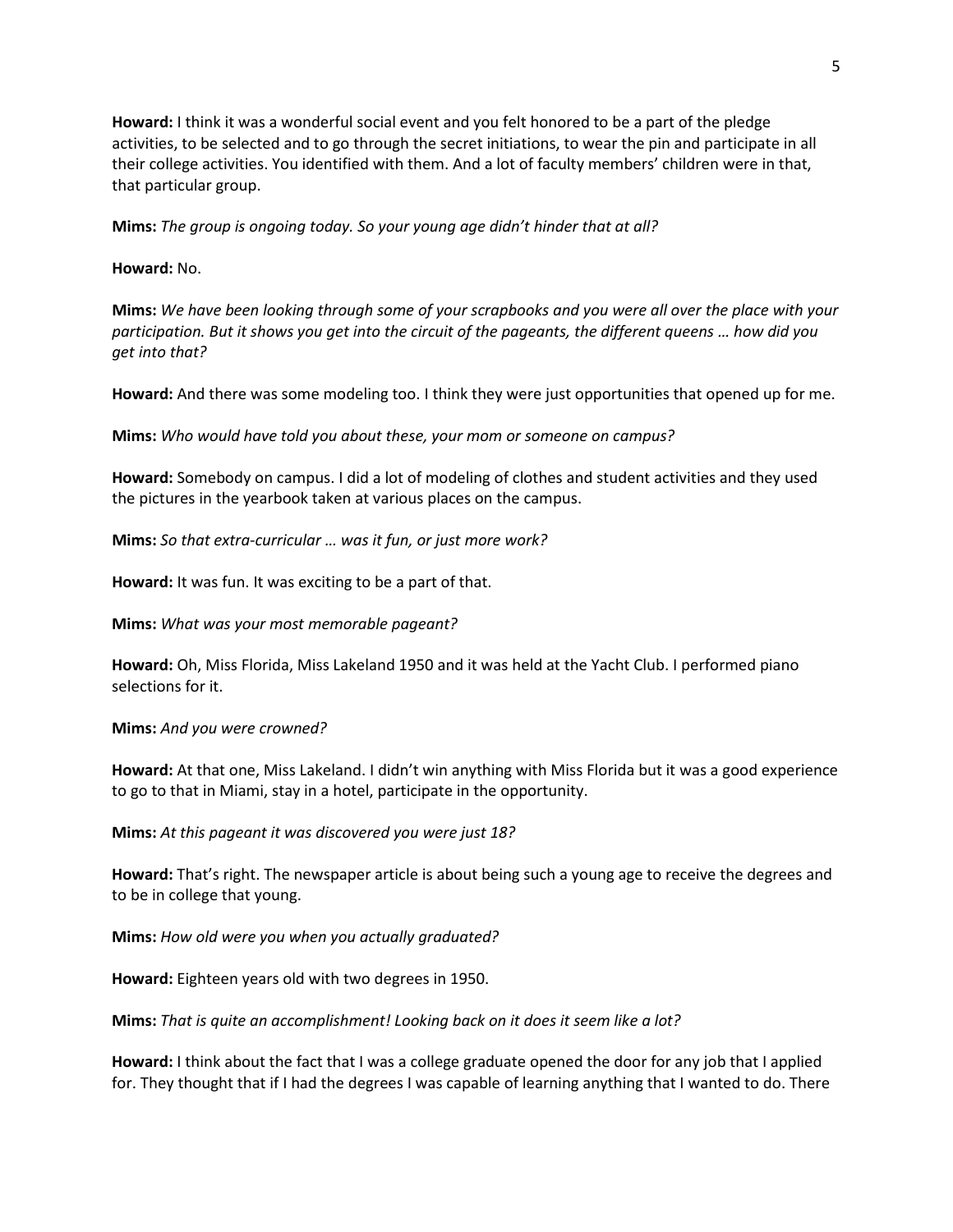were a lot of different openings. I had a variety of jobs after I graduated. I decided that music teaching wasn't exciting enough; I wanted to do a lot of other things.

### **Mims:** *Your path crossed with a number of people, anyone in particular stand out?*

**Howard:** Neva Jane Langley later became Miss America, through Wesleyan College; she came through as Miss Georgia. A lot of the people went on to do well but we all moved in different directions, I try to keep up with a lot of them.

## **Mims:** *One of your pictures shows you on a bridge at Cypress Gardens, what are your memories there?*

**Howard:** We did some of the modeling there. There was a lot of opportunities because the surroundings were so beautiful. Esther Williams was making a lot of movies there and it was just a gorgeous place to be.

**Mims:** *Right we see the background there for the southern belle, the pageants; citrus … took place over there, it was the best place to be.*

**Howard:** In the citrus industry they needed the young girls to represent and promote the citrus industry in Florida because the college was n the middle of an orange grove.

## **Mims:** *What else can you tell us about … Dr. Spivey was president, did you meet him?*

**Howard:** Yes, and his daughter [Louise] was in my sorority. And his son William played piano, accompanied the choir. So I got to know the family very well. I came back for the fiftieth reunion and we had it at Dr. Spivey's home. They were interested in hearing what life was like, we discussed the things that we did.

### **Mims:** *What was Dr. Spivey like?*

**Howard:** Very interesting. He loved the South American connection. He made opportunities for the Guatemalan students to come over here and be students. He promoted the International Club. It was a very interesting time.

**Mims:** *Definitely! He seems interesting on paper; just wondering if that came through when you met him. Seems like he never met anyone that he didn't "know"—like he instantly connected with them.*

**Howard:** Yes, yes, exactly. He really did a lot for the College; made it well known, got people to come here.

**Mims:** *Did you know any of the other deans or administration*?

**Howard:** Let's see … Dean Peel and Gayler and I knew a lot of their families too.

**Mims:** *Yes, as a faculty child I would think you would be involved with them too. I wonder if they present a different side with their families than when they are with students.*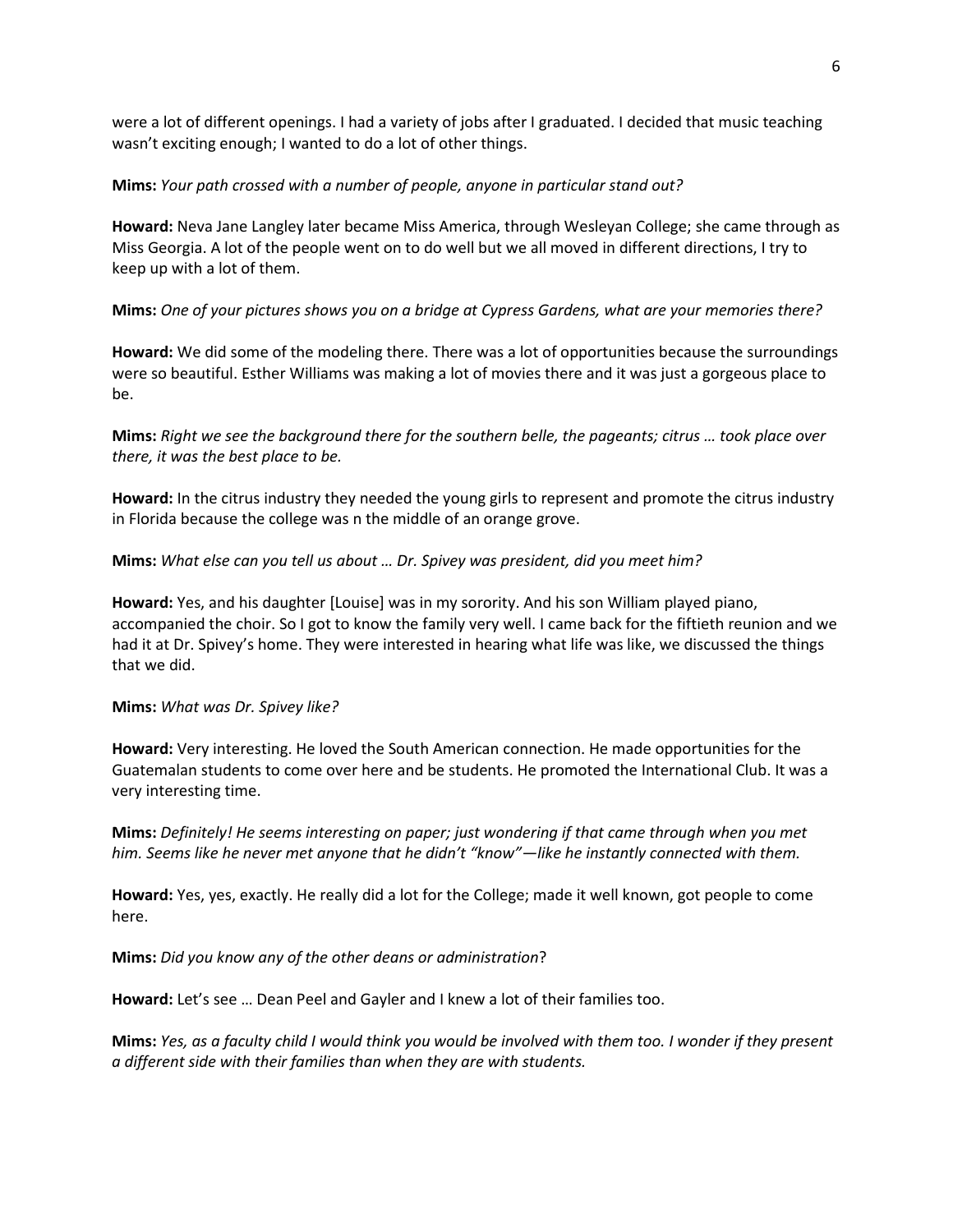**Howard:** Right, I think everyone had opportunities for counseling, for if you needed extra-curricular help with your student work. Everybody was always very helpful with anything that you needed to do, very compatible group of people, both the faculty and the students.

**Mims:** *In looking through some of the* Southern *newspapers and some of the activities here on campus were unusual, there was a circus performance/course/event …*

**Howard:** Big bands … Glen Gray.

**Mims:** *Right the big bands*.

**Howard:** Dressing up for the big dances when the big bands was quite an occasion. Glen Gray, of course they toured, the big bands toured then and were available for the college. Like they have the choir concerts today, we had the big bands.

**Mims:** *Where would the concerts be held?*

**Howard:** Well, let's see … seems like it was the city auditorium.

**Mims:** *Mayhall? So it wasn't on campus*.

**Howard:** No, we didn't have anything big enough then.

**Mims:** *How about the dances, where were they held?*

**Howard:** Mayhall, off campus too.

**Mims:** *Do you remember any dances over at Ordway?*

**Howard:** No, I don't remember that.

**Mims:** *It has that big lounge area that I have seen pictures of dances there. Where was your graduation held?*

**Howard:** The Annie Pfeiffer Chapel, and then of course around the Water Dome, we had the procession around the Water Dome. I don't remember who the speaker was. Dr. Spivey presented the degrees.

**Mims:** *What color was your gown?*

**Howard:** I don't remember that!

**Mims:** *Some years it was red.*

**Howard:** It looks like in the picture that it was dark, might have been black. And then my father wore an academic hood.

**Mims:** *Now in looking through some of your sorority pictures there is one about the "Gay '90's" Day …*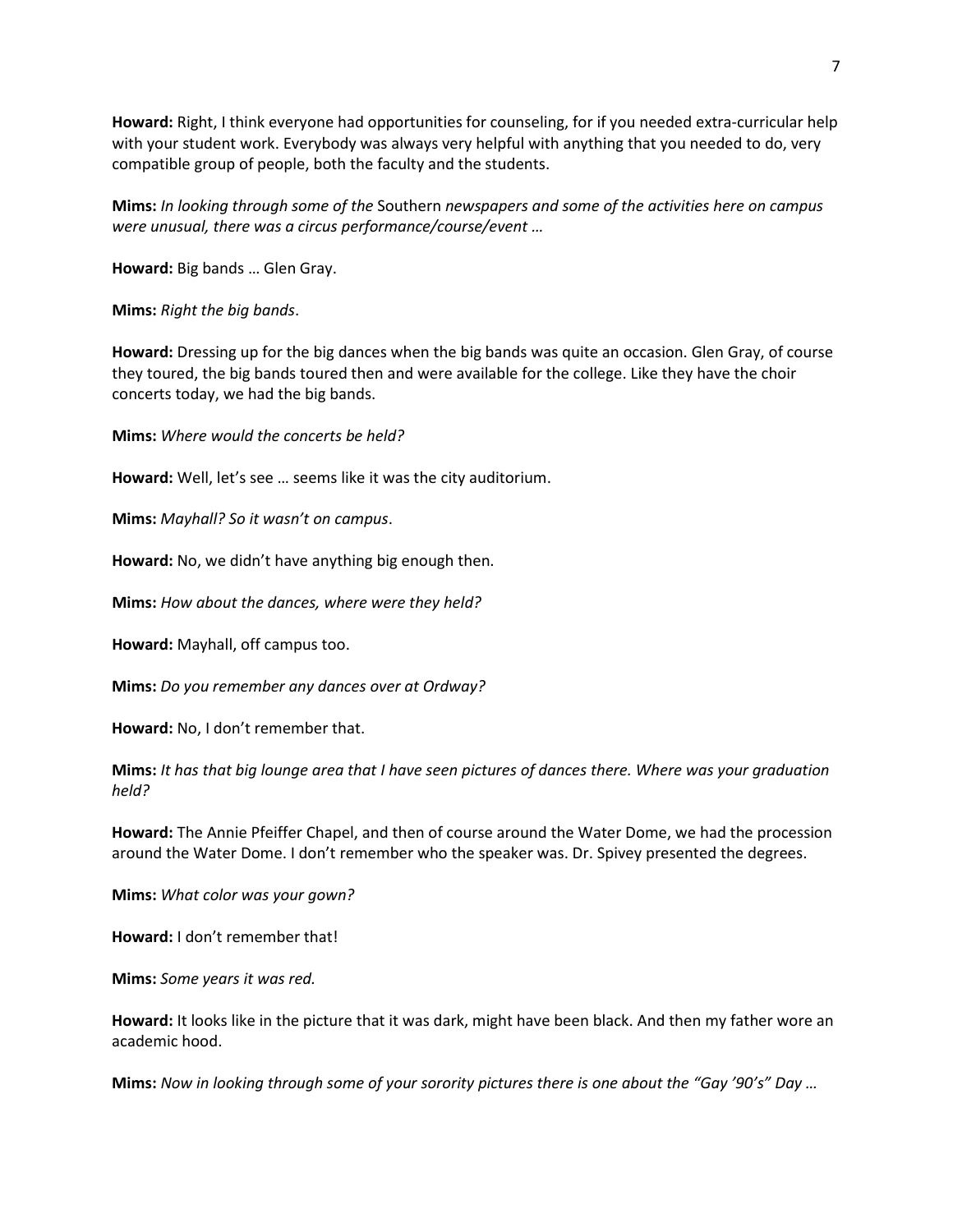**Howard:** It was one of the programs that we had, like Mother's Day programs and various social things that we did, representing the sorority.

**Mims:** *There is also the program "Campus Capers" which looks like an introduction to the Greek life here.*

#### **Howard:** That's right.

**Mims:** *Physical space here … of course the library was the Frank Lloyd Wright …*

**Howard:** The Frank Lloyd Wright, the Annie Pfeiffer Chapel, the Religion Building, the campus halls … Reynolds and Spivey, the halls there were the oldest buildings. Then there was some of the new sorority and fraternity and student housing, they were building that.

**Mims:** *The Panhellenic, over by the lake?*

**Howard:** No, these are the older ones closer to McDonald Street, the first buildings.

#### **Mims:** *The gym?*

**Howard:** No, it was an old one. There was the bandshell where the band met. The Smith family, Lenore and Betty, their family home was in the middle of that campus over there, there was a big red, brick house over by fraternity row. They were both in Alpha Chi.

**Mims:** *Where were your music classes?*

**Howard:** A Quonset hut! We didn't have a formal music building. We practiced in the chapel when the recital was in the chapel. None of those buildings exist anymore, they were just temporary buildings.

**Mims:** *On the campus aerials there is a round building you can see over near the bandshell, I think it was the art building …*

**Howard:** Probably, that was Donna Stoddard.

**Mims:** *It looked fairly large and I thought maybe the music was in there?*

**Howard:** Most of the lessons were possibly in some of the homes, brick homes that were still used; we didn't have a formal music building.

**Mims:** *Do you remember where your science classes were?*

**Howard:** Probably a lot of them were in the old college buildings, like Edge, the ground floor of that. There was a separate religion building …

**Mims:** *Jackson, right?*

**Howard:** Right.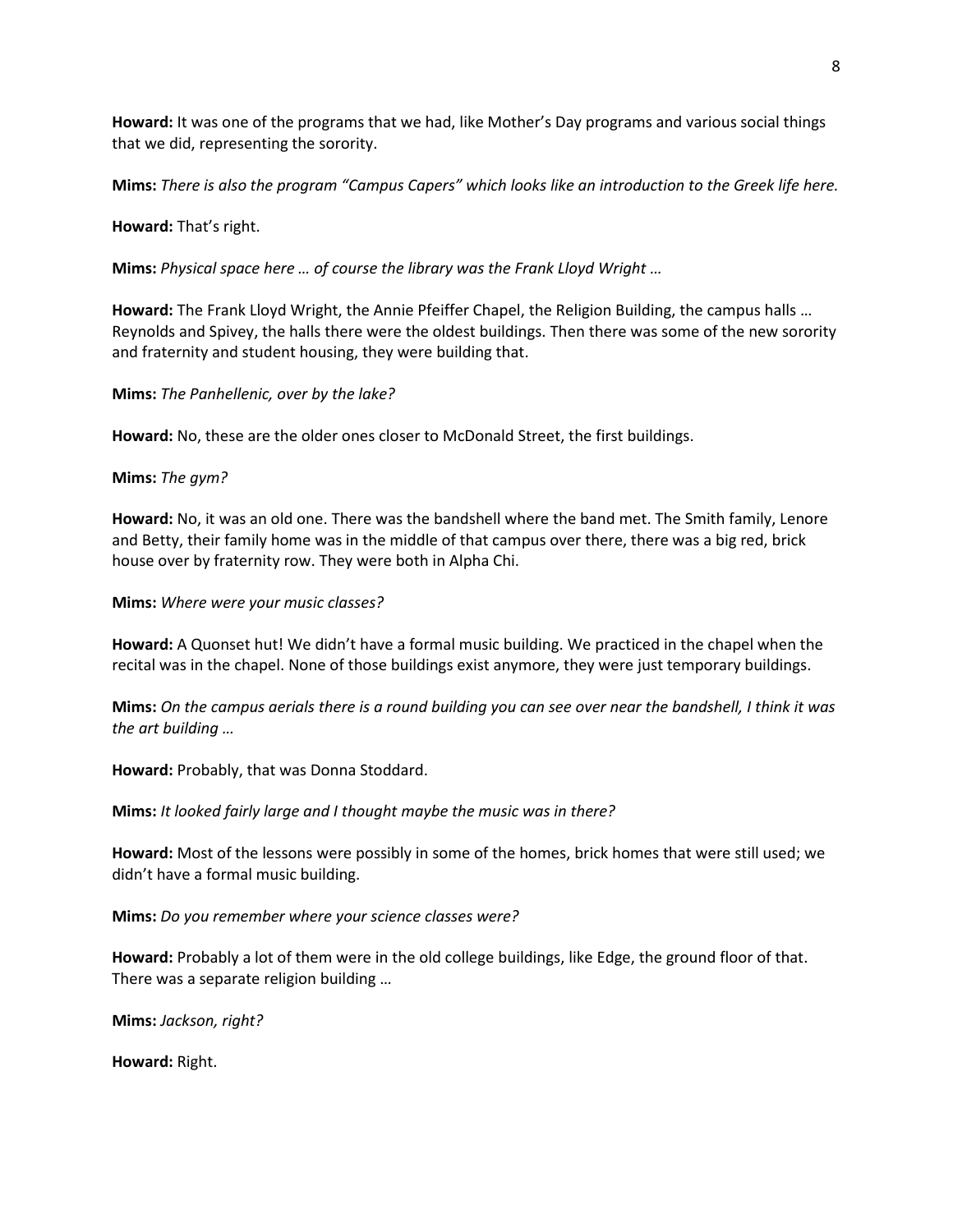**Mims:** *Not used for religion classes now but it is still used for the chaplain and his work. I know you didn't take meals here but where did the students eat?*

**Howard:** I am not sure because I didn't participate in any of that. I lived at home.

**Mims:** *How about athletic events, did you go to any of those?*

**Howard:** I didn't have time; it was ALL music, right.

**Mims:** *All music. Did you do any half-time shows?*

**Howard:** No.

**Mims:** *Orchestras usually doesn't do that sort of thing, no marching*.

**Howard:** Orchestra doesn't march, no. We did the oratorios, the recitals and various programs.

**Mims:** *How about downtown Lakeland? Would you do any social activities there?*

**Howard:** There is a big tall building and there was a restaurant on the first floor, I played background music for them. There was a small theater in town, so there was a little local activity there, not a lot.

**Mims:** *Did you go see any movies?*

**Howard:** Went to movies at the Polk Theatre, but not a lot because I had so much to do with finishing the degree in three years and doing all the music, it kept me pretty busy.

**Mims:** *I can't imagine! Now when you said you played for the restaurant downtown, was that for pay?*

**Howard:** Yes, and I worked at the Yacht Club for awhile for pay but not a lot. There were various religious groups that would come through that needed somebody to play piano, I did some of that. I never did the bells, the carillon bells; they had that for class times. There was a group of people that did that; played for changing of class. The carillon bells, which I don't think they have any more.

**Mims:** *No, they don't. Did you see the last alumni magazine? There was an article about the carillon … chimes.*

**Howard:** Yes, I saw that, yes. That was in the early forties when that they did that.

**Mims:** *I heard the neighbors complained.*

**Howard:** I am sure; you could hear that to go to class.

**Mims:** *So you did have some social activities. Usually I ask alums about life in the dorms, the house mothers and curfew, but living at home you bypassed those experiences.*

**Howard:** Exactly, but all the band and the social activities were guided by whatever the college rules were, right.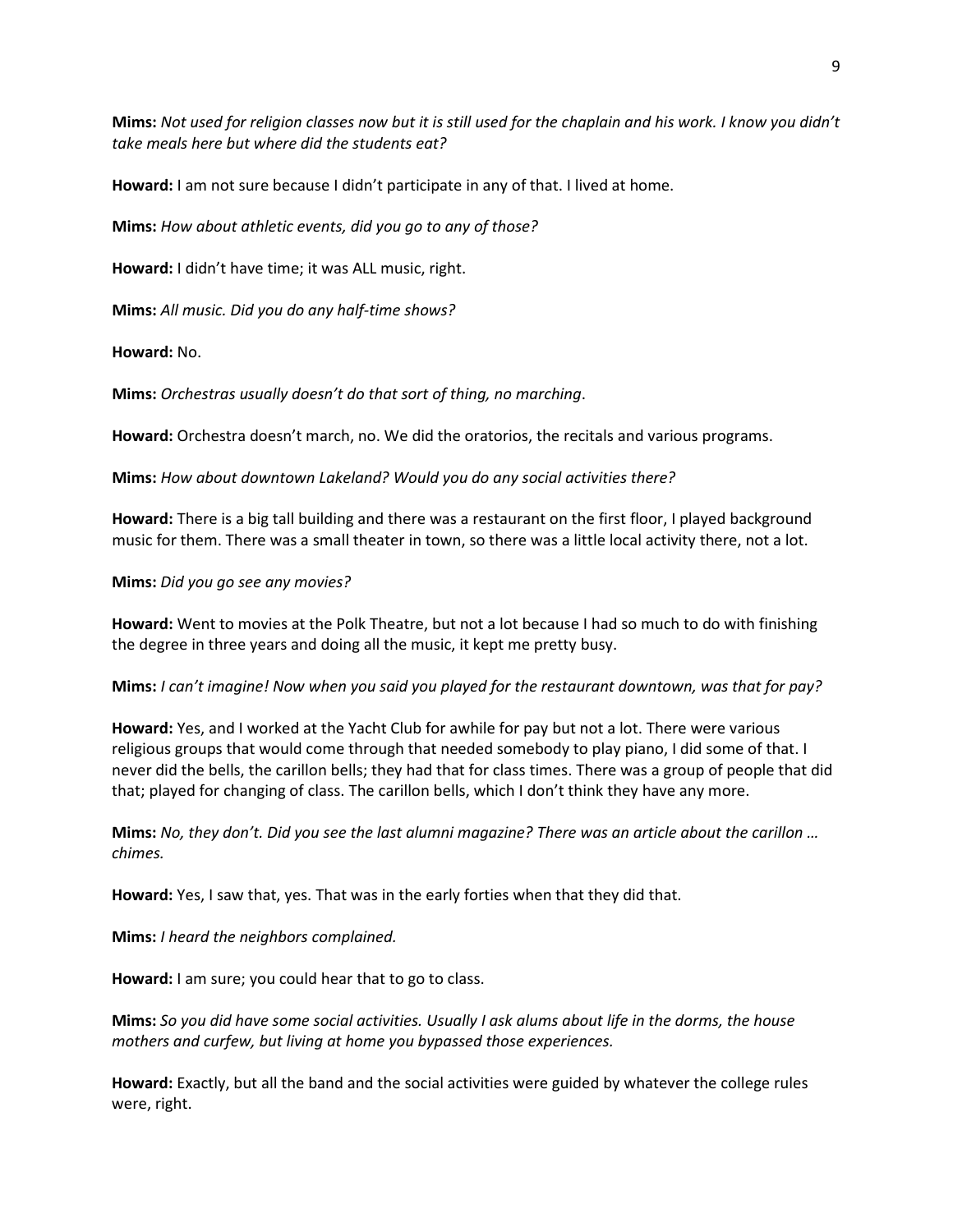**Mims:** *Right. But what was your home life like? Was your mother … ?*

**Howard:** I was all wrapped up … there were younger children so I was all wrapped up with college activities. I didn't stay home very much. I spent most of my time at the college.

**Mims:** *Did you drive yourself to most of the places you needed to go?*

**Howard:** No, I walked. We didn't have a car; there was one car for the family so I walked everywhere. We were just a block away.

**Mims:** *Did you ever have anytime where you thought, "This is nuts, why am I pushing myself?"*

**Howard:** No, I loved it, every minute of it, LOVED every minute of it. And I look back over the years and it was the happiest time in my life.

**Mims:** *Did your brother follow you, and came here too?*

**Howard:** Yes, he was three years younger. So he graduated … I can't remember the year … but he graduated.

### **Mims:** *Did he come early too?*

**Howard:** No, nobody else came early. But he went into education and worked as a teacher in Whiteville, Maryland for years, retired from the Maryland school system. And my dad went on to become a dean in a college. After he finished working for Pasco County. So we were in education, I had an aunt who was in education and later on I went into education, too, as a school librarian.

**Mims:** *That is very interesting! Now the year that you were Miss Lakeland, what kind of activities did that put on your plate?*

**Howard:** Well, it was only … I didn't have to do any preparation except with my music teacher to work on the pieces that I would play; there wasn't anything extras except a small rehearsal.

**Mims:** *So you didn't have any obligations connected with the title? Ribbon cuttings, appearances?*

**Howard:** No, no, I didn't have any of that. It was in name only and to go to the Miss Florida contest once that was over. And I didn't place as Miss Florida so I didn't have any of those duties to perform.

**Mims:** *Huh, really because now you represent the organization at festivals and others … do you still have the crown?*

**Howard:** Yes, and the bathing suit and the ribbon, yes and the pictures.

**Mims:** *So nothing else on your plate except to go to college …*

**Howard:** College and Miss Lakeland, that was all.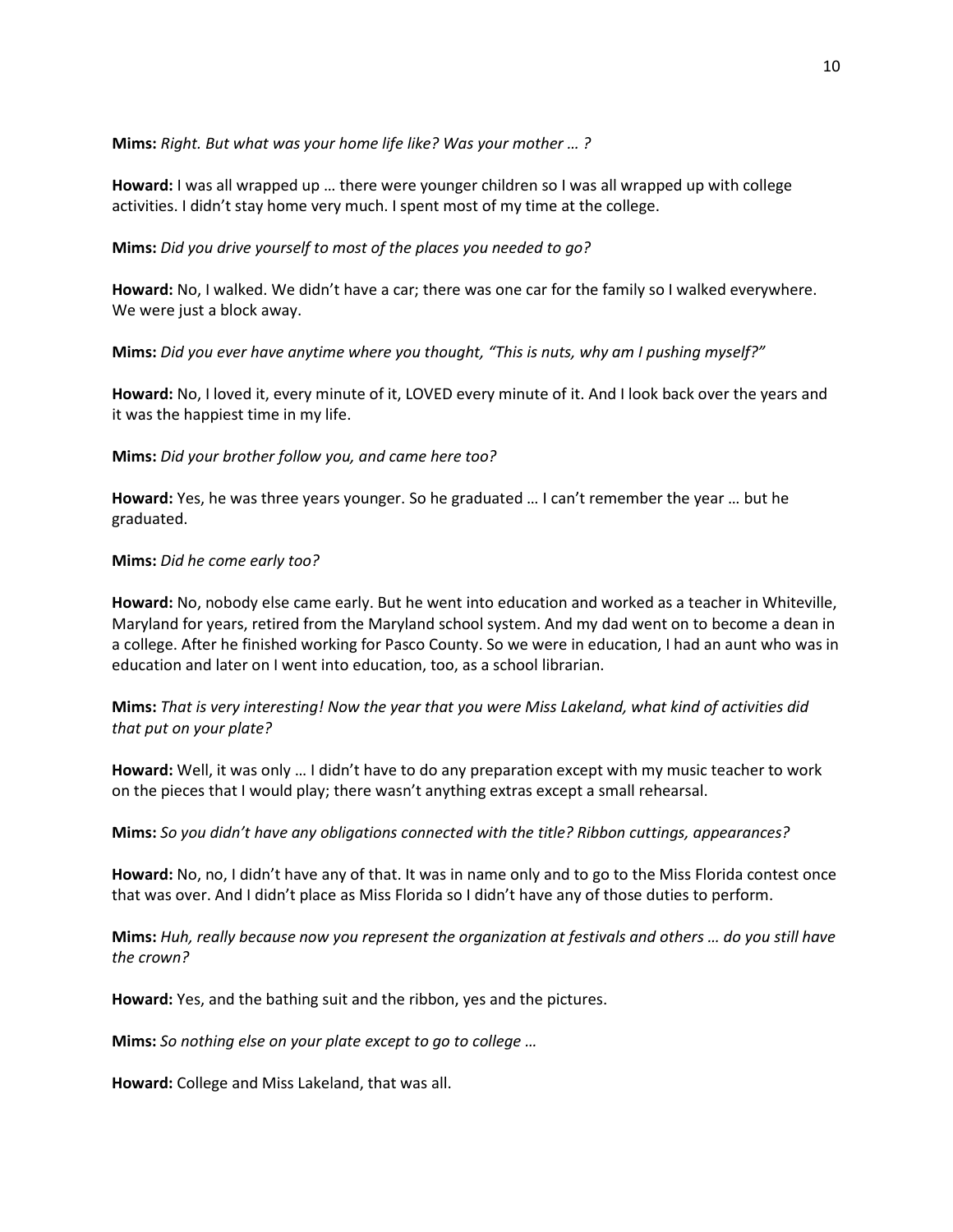### **Mims:** *And that was fairly soon after you graduated?*

**Howard:** Yes, yes it was and it was part of the Miss America pageant so there was a time table to get it done, September in Atlantic City.

# **Mims:** *I am trying to think of anything else to talk about; can you think of something I have not covered?*

**Howard:** Well, I think it was a wonderful atmosphere for learning and for people to get ahead and appreciate that a college education could be a jumping-off point in various professions and careers. And a lot of my classmates went on to do wonderful things. We all appreciated being at a fine institute like Florida Southern.

# **Mims:** *Do you think it substituted your high school years?*

**Howard:** I think that because music was my interest, my passion in life, that the college opened the opportunity for the most work in that area. And that is what my passion has always been. I was grateful for the foundation that they gave me and I was able to move forward.

When I went to Rutgers I sang in the Rutgers choir. I received a fellowship to study with for a summer program there. I always had opportunities to go into music wherever I went. And this gave me a background for it, and an appreciation and understanding of it. It is a specialized field.

# **Mims:** *What would you say to a student in music today?*

**Howard:** I don't think you have as many opportunities and my passion was for classical so we are very dated and the opportunities are mainly in big cities for classical music. But it's wonderful in all you activities, whatever you do for the next generation. Keep music in your lives.

## **Mims:** *Now you never did music education?*

**Howard:** About a year, I did it for about three years but I didn't like it as well as performing. I also played for my high school chorus, accompanist there. I played for children's programs, I did community theatre. So a lot of opportunity to continue with my piano.

## **Mims:** *Do you teach now?*

**Howard:** No, I never did teach, but I have always been an accompanist.

**Mims:** *Okay, well this has been wonderful, thanks so much for talking to me.*

**Howard:** You are welcome, I am happy to be here.

[Break in tape]

**Mims:** *As we were talking off-tape, wanted to share when Mrs. Howard was a faculty wife.*

**Howard:** My husband had learned through my father and family about the college. And it just felt like a wonderful opportunity for him. So when we first came down here I got my yearbook out and showed